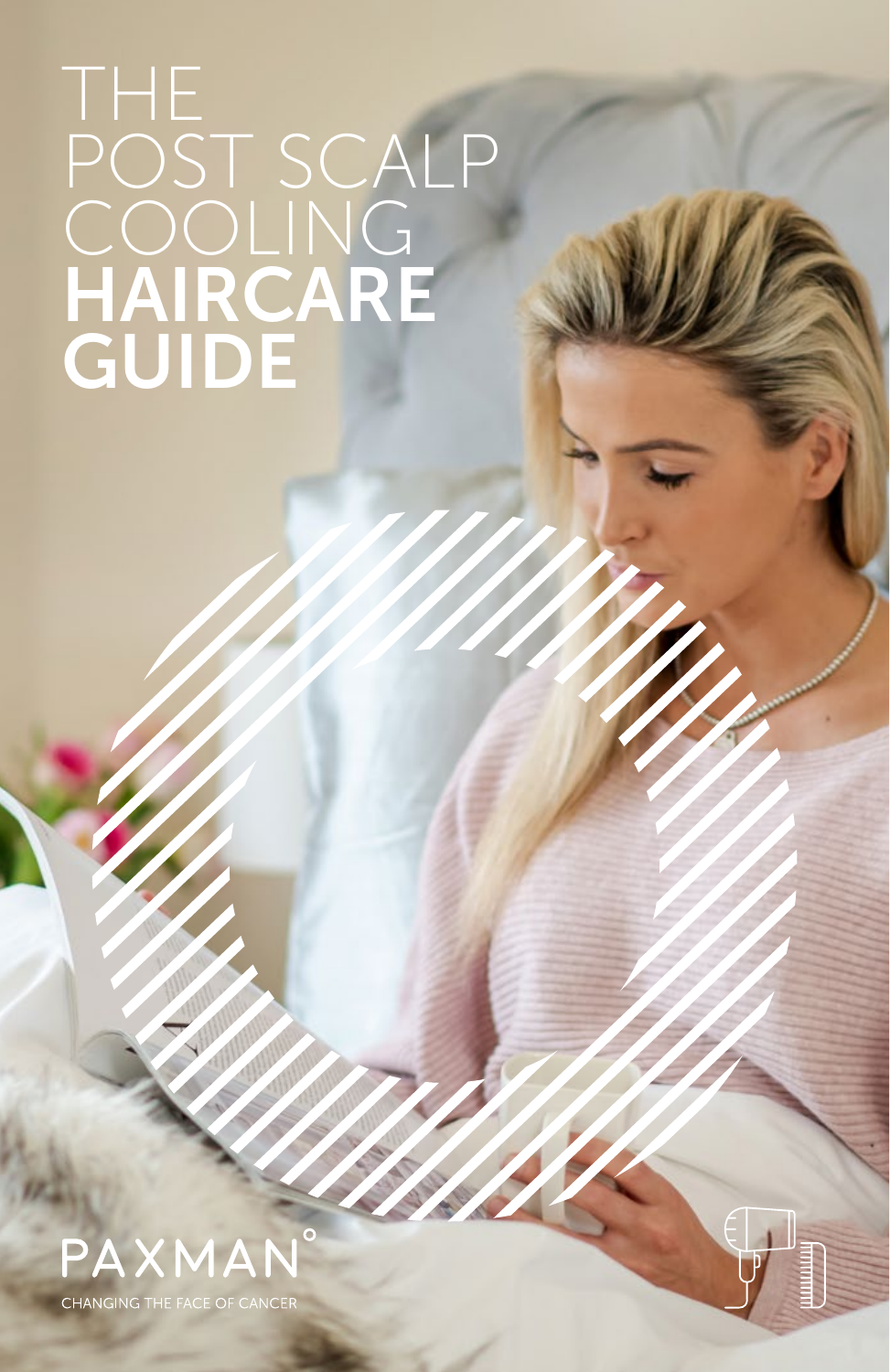# YOU'VE MADE IT!

1 | PAXMAN PATIENT GUIDE - POSD COOLING GARE CARID GUIDE 1-2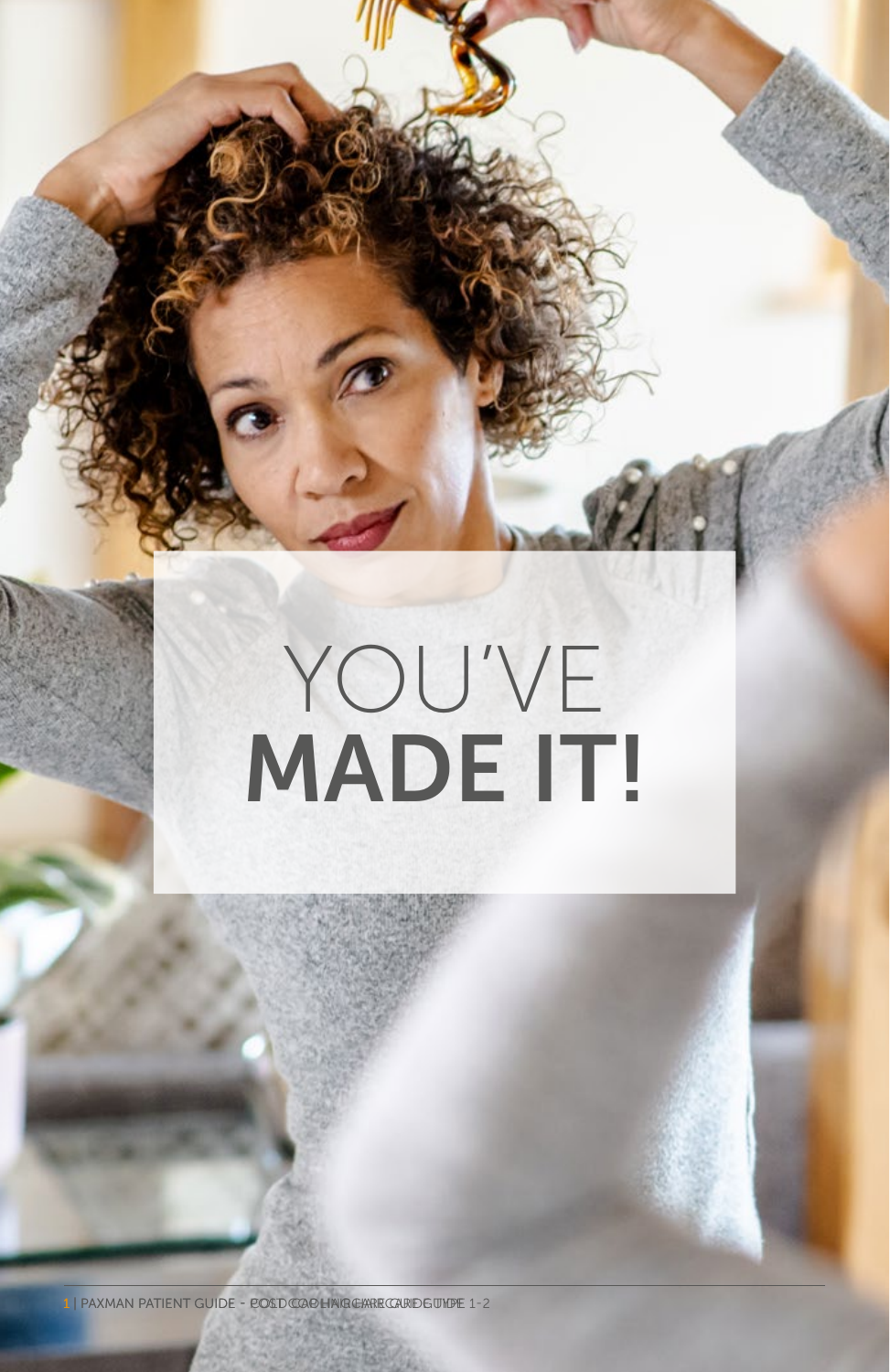

#### *You've made it through scalp cooling, so what now?*

Take a moment to celebrate that you not only finished your chemo, but that you did it all and you scalp cooled.

That's no small feat. You are made of strong stuff! But what can you do with your hair now?

There's lots of questions that inevitably come from getting to this marvellous point. We've answered the most common ones in this guide.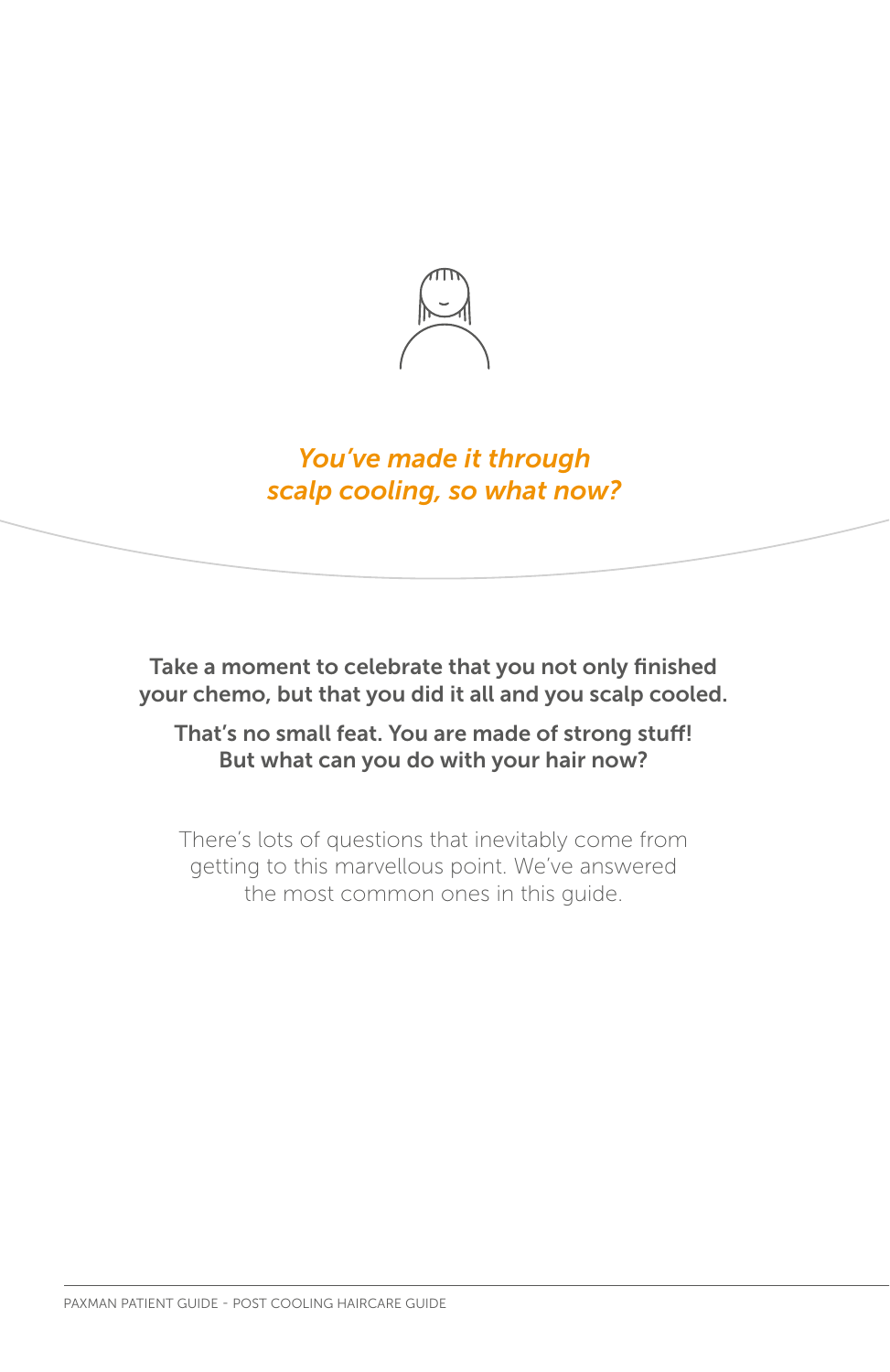#### Shedding can continue for some time

Don't expect the shedding to stop on the final day of your chemo. It can take a while for the drugs to work their way out of your body, and many people will continue to shed for a number of weeks. If you are getting past the two month mark, it might be worth speaking to your doctor, as additional factors (such as low haemoglobin/anaemia) can cause hair loss.

#### Don't make a snap decision and cut your hair off

Lots of people get through scalp cooling then feel like they can't handle a combination of patchy hair loss, retained hair and regrowth.

But try to be patient for a little while before going for a style change you don't really want. You'd be amazed how quickly hair can grow back in and what all of a sudden works as a style option again. A bob may be possible rather than a pixie crop etc.

#### Regrowth is stronger, faster and healthier with the cold cap

You have done everything you could to ensure the best possible regrowth. Depending on the drug regimen, some people will see regrowth before the end of their chemo, for others it can take a little while. But it does come. There will be fluffy new hairs sprouting before you know it. And it is pretty common to see shedding and regrowth at the same time.

#### What's normal shedding?!

After focusing on your hair so intensely, it can be easy to forget what 'normal' shedding looks like.

The average healthy person will lose around 100 hairs a day, which is quite a lot really. There may not be a lightning bolt moment where your hair suddenly stops shedding, but you may get to a point where you just don't notice it so much, which means you are probably back to your normal.

#### Losing brows and lashes post chemo

This is really common. They hold on throughout chemo and then when you've finally finished they all drop out. Cruel beyond belief!

The good news is that they tend to grow back very quickly, but be aware that losing brows and lashes is a possibility.

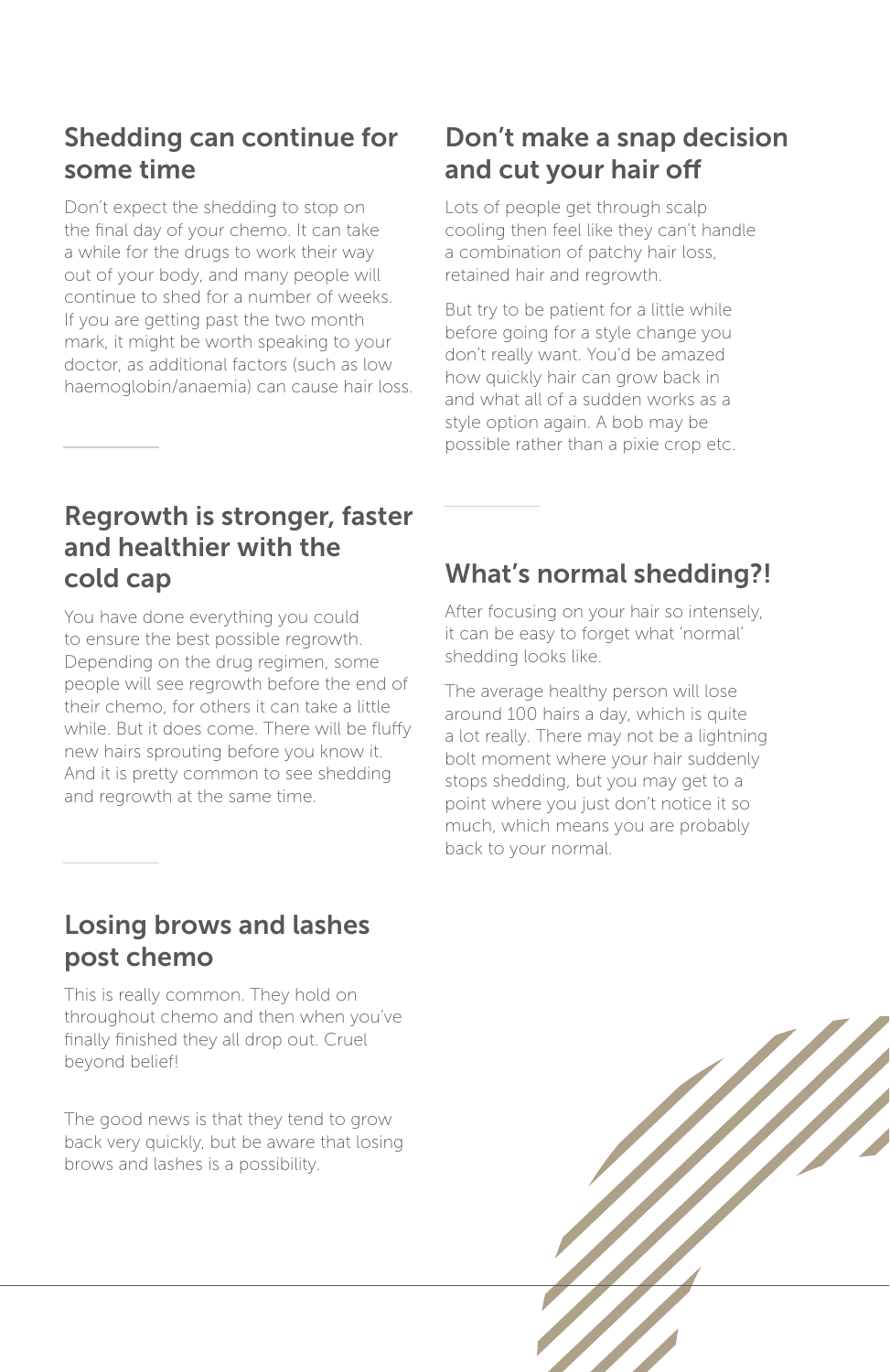#### Return to your normal hair care routine once shedding stops

Once you reach normal shedding you can go back to standard products and use heat styling tools again. Just be gentle and go carefully, as your scalp may still be sensitive.

You should also be mindful that your hair may now be much drier and more fragile than it was before chemo, which may mean you need different products than those you used before.

If your hair is really dry you should avoid straighteners and curling tongs until your hair is in better condition.

#### Be careful when it comes to dying your hair

A lot of people are desperate to get rid of roots or greys, but you may want to take your time. You certainly shouldn't be dying your hair before shedding returns to normal and ideally you would be waiting another couple of months after that.

If you do decide to take the plunge, please follow the advice of an experienced hairdresser. They will be able to tell you if your hair is in good enough condition, and it is imperative that they patch test ahead of time.

#### Any retained hair is often very dry

It's time to start focusing on improving the condition of your hair. Try masks, deep conditioning treatments or oils. Give it some love!

You may also see an improvement if you get a trim to remove any really damaged hair. Hang on in there, it will get better.

### 77

*Why not share your story to help others going through the same? Contact us through our website or engage with people in our Facebook group.*